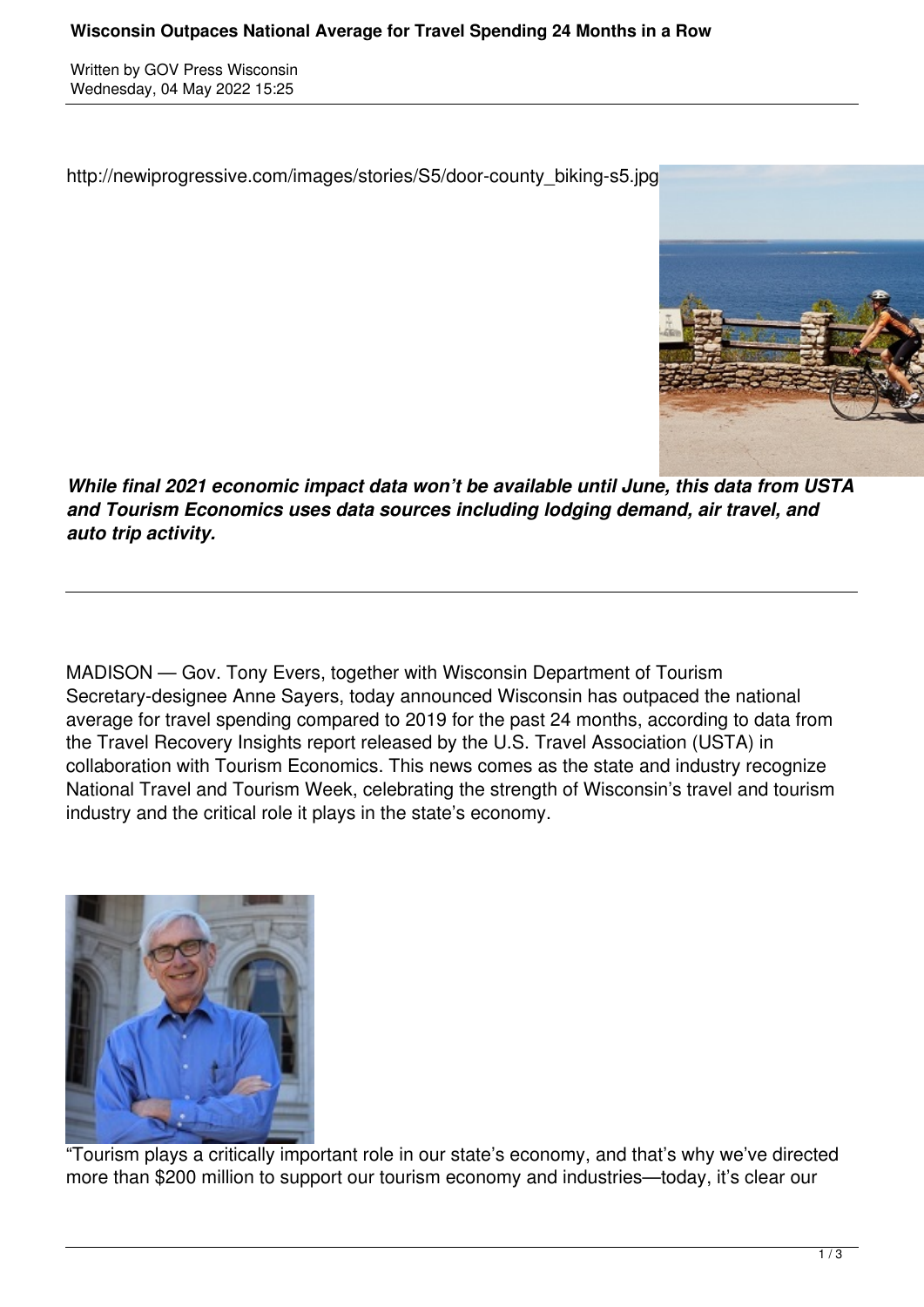## **Wisconsin Outpaces National Average for Travel Spending 24 Months in a Row**

Written by GOV Press Wisconsin Wednesday, 04 May 2022 15:25

work is paying off," said Gov. Evers. "This good news wouldn't be possible without the hardworking folks in the industry who show an unparalleled dedication to sharing all Wisconsin has to offer every day and who have displayed remarkable resilience and leadership over the past two years. I look forward to continuing our work together to bolster this industry and our economic recovery in the months ahead."

In February 2022, Wisconsin was down one percent compared to 2019 travel spending while the national average was down 6 percent. Wisconsin also fared better than tourism powerhouses like Texas (-4), Michigan (-4), North Carolina (-4), Hawaii (-9), California (-12), Minnesota (-14), Illinois (-15), and New York (-18) compared to February 2019.



While final 2021 economic impact data won't be available until June, this data from USTA and Tourism Economics uses data sources including lodging demand, air travel, and auto trip activity to provide directional guidance for travel spending compared to competitors. The preliminary data is subject to change as more data is reported over time, but the directional trends have remained consistent during the last 24 months.

"Our guests could go anywhere in the world, but they choose to make memories and discover the unexpected right here in Wisconsin, and that just tells you all you need to know about Wisconsin's spirited nature," said Secretary-designee Sayers. "We've made historic investments in tourism and are putting those dollars to fast work, creating a brand we can all be proud of. I am also grateful for a bipartisan budget, signed by the governor, that allowed us to double our advertising markets to spur this recovery when we needed it most."

Wisconsin's tourism industry sustained \$17.3 billion in business sales in 2020, supporting more than 157,000 jobs. While 2021 economic impact data is expected to be released in June 2022, monthly visitor spending compared to Wisconsin's record-setting 2019 has been above zero percent for four of the past six months, showing Wisconsin's recovery continues to trend in a